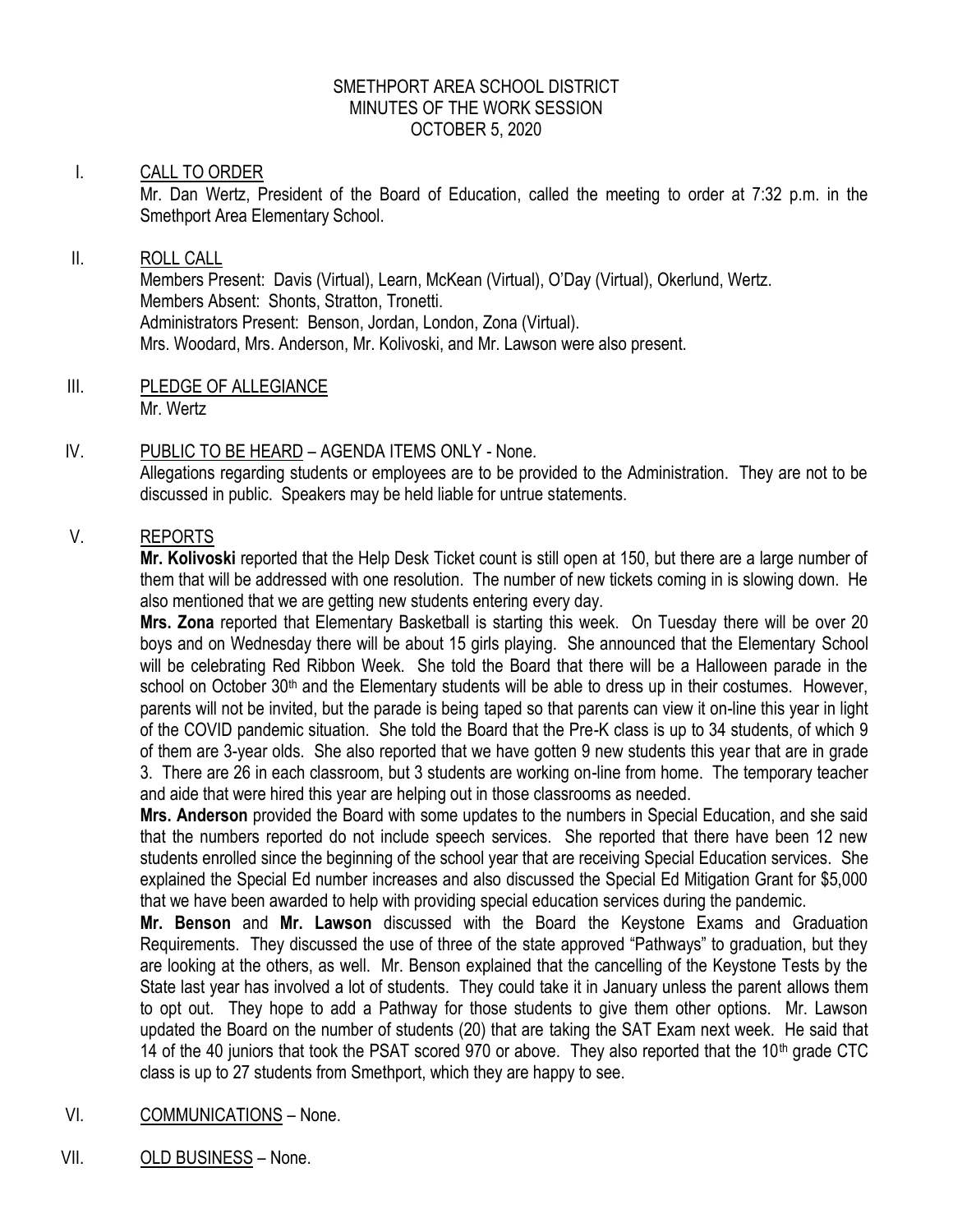# VIII. NEW BUSINESS - The following items were discussed:

- 1. To consider donations to the Hamlin Memorial Library and Mt. Jewett Memorial Library (\$300 each).
- 2. To consider the following addition(s) to the Substitute Support Staff List for the 2020-21 school year (pending proper paperwork): Kristina Taylor, Smethport, Clerical/Aide
- 3. To consider the following addition(s) to the IU9 Guest Program Substitute Teacher List for the 2020-21 school year (pending proper paperwork): Jessica Prescott, Port Allegany, Emergency
- 4. To consider a Letter of Resignation for retirement purposes from Susan Jordan, Business Manager, effective for March 2021.
- 5. To consider the appointment of the following supplemental position(s) for 2020-21: Assistant Baseball Coach ......................................................................................... Volunteer Assistant Baseball Coach(es)................................................................... Assistant Softball Coach ........................................................................................... Volunteer Assistant Softball Coach........................................................................... Assistant Track & Field Coach(es)............................................................................ Volunteer Assistant Track & Field Coach.................................................................. Varsity "S" Advisor ....................................................................................................
- 6. To consider a proposal for the purchase of natural gas beginning November 1, 2020.
- 7. To consider approving the Smethport Area Jr./Sr. High School Student Activities Account for the period ending September 30, 2020.
- 8. To consider approving changes to the High School graduation requirements aligned with PDE Pathways.
- 9. To consider approving the following Board policies:
	- #103 Discrimination / Title IX Sexual Harassment Affecting Students
	- #104 Discrimination / Title IX Sexual Harassment Affecting Staff
	- #203 Immunizations and Communicable Diseases
	- #209 Health Examinations / Screenings
	- $\bullet$  #247 Hazing
	- #249 Bullying / Cyberbullying
	- #252 Dating Violence
	- $\bullet$  #309.1 Telework
	- #314 Physical Examination
	- #317.1 Educator Misconduct
	- #318 Attendance and Tardiness
	- #331 Job Related Expenses
	- #332 Working Periods
	- $\bullet$  #334 Sick Leave